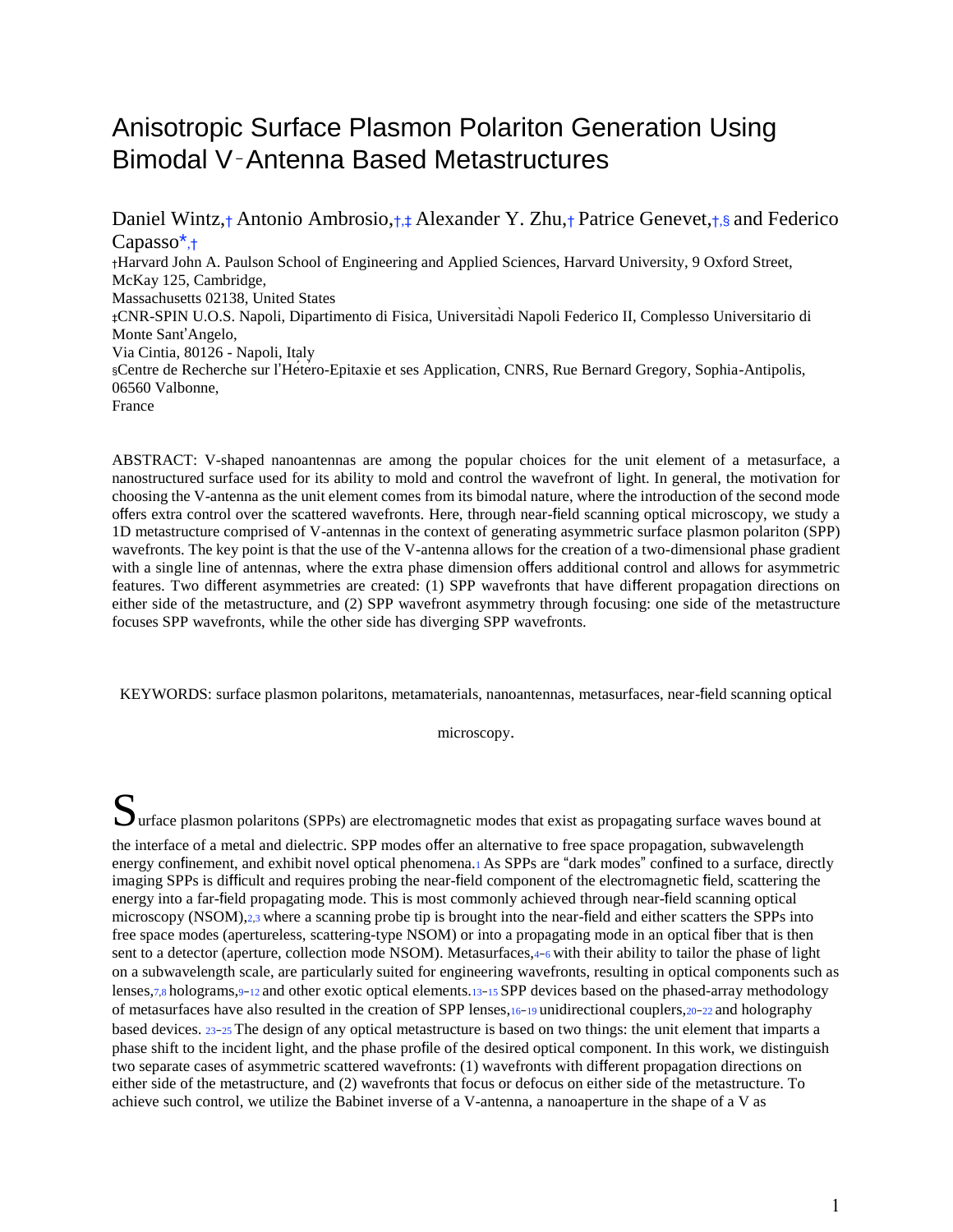our unit element. V-antennas have received a lot of interest in the field of metasurfaces, including many early works, and have been characterized both in the far-field4,5,26 and near-field.27 A single V-antenna supports two orthogonal electric dipole modes excited by orthogonal polarizations of light, a symmetric mode and an antisymmetric mode, where the symmetric or antisymmetric refers to the charge oscillation about the axis of the V. It is the existence of the two modes that offers an extra degree of control of the wavefront scattered from the Vantenna relative to a single mode antenna. As such, the bimodal or dual resonance methodology has become commonplace in the field of metasurfaces.28,29 As shown in ref 26, both the resonant frequency and the scattering cross section of each mode can be independently controlled by tuning the length of the antenna arms and the angle of the V-shaped antennas. In our case, the extra dipolar mode of the V-antenna is used to introduce a two-dimensional phase gradient (in both x and y) with a single line of phased antennas (1D metasurface), enabling us to achieve asymmetric SPP wavefronts. In order to understand the role of the V-antenna in creating asymmetric wavefronts, it is instructive to describe how a twodimensional phase gradient can induce asymmetry in a wavefront. As a simplest case and proof of concept, consider a line of hypothetical point sources of SPPs, displaced from each other by an amount  $\Delta x$  in the x direction and  $\Delta y$  in the y direction. Determining the resulting wavefronts from the line of SPP sources is a matter of calculating a phase matching condition. Figure 1 shows the geometry of the SPP point sources with relevant parameters highlighted. There are two parts that contribute to the phase of the SPPs: (1) the propagation phase, equal to kspp $\Delta L$ , where kspp is the SPP wavevector, and  $\Delta L$  is the path length difference between two sources, and (2) a phase difference inherent to the sources themselves (i.e., different initial phases), which we denote as Δϕ (the origin of this term is a consequence of the metastructure and is known as the Pancharatnam-Berry phase, which will be discussed later). From a geometric analysis of Figure 1 and some algebra (see Supporting Information), the resultant angles of the wavefronts can be derived:

$$
\sin \gamma_1 = \frac{1}{k_{\text{SPP}}} \frac{\Delta \phi}{\Delta x} + \frac{\Delta y}{\Delta x} \cos \gamma_1
$$

$$
\sin \gamma_2 = \frac{1}{k_{\text{SPP}}} \frac{\Delta \phi}{\Delta x} - \frac{\Delta y}{\Delta x} \cos \gamma_2
$$

where  $\gamma$  and  $\gamma$  are the wavefront angles, kspp is the SPP wavevector,  $\Delta\phi/\Delta x$  is the Berry phase induced phase gradient in the x direction, and  $\Delta y/\Delta x$  is the slope of the line that connects the elements, which would be zero for a one dimensional phase gradient. We note that the wavefront angles appear on both sides of the equation, requiring numerical analysis to solve. Setting  $\Delta y/\Delta x$  to zero recovers the symmetric wavefront angle equation from ref 30. The asymmetry in the wavefront angles is a consequence of the sign the  $\Delta y/\Delta x$  term. In ref 30, a 1D metastructure consisting of sequentially rotated line aperture antennas was used to create symmetric SPP wavefronts, where the wavefront angles were studied and analyzed via NSOM. An analogy was made to "wakes", a wave phenomenon that occurs when a disturbance travels through a medium at a velocity faster than the phase velocity of the waves it creates, causing a characteristic buildup that explains the physics behind wakes from boats, Cherenkov radiation, and sonic booms. By choosing a suitable 1D metastructure, the authors were able to create a running wave of polarization along the metastructure with a phase velocity that exceeded the phase velocity of the SPPs, thereby creating SPP "wakes". Instead of using a 1D metastructure consisting of linear antennas, V-antennas allow us to design a two-dimensional phase gradient using a one-dimensional array of rotated antennas. Figure 2 illustrates the two modes of the bimodal V-antenna. The symmetric mode (Figure 2a) is symmetric about the axis of the V-antenna and can be approximated by a point dipole situated at the center of the V-antenna. The antisymmetric dipole mode (Figure 2b) is asymmetric about the axis of the V-antenna and can be approximated by a point dipole at the midpoint of the line connecting the two ends of the arms of the V. Given that the effective length of the antenna that supports charge oscillation is different for the two modes (2L for the antisymmetric mode and L for the symmetric mode), the modes have different resonance wavelengths. We use finite difference time domain (FDTD) simulations (see Supporting Information) to obtain the scattering amplitude (resonance curve) for a single antenna as a function of wavelength for a given angle Δ and arm length L. We choose the parameters (angle Δ and arm length L) such that both modes have equal scattering amplitudes at a free space operating wavelength of  $\lambda_0 = 631$  nm. Figure 2c,d highlights two different arrangements of sequentially rotated V-antennas. By design, the symmetric mode center always lies on the x axis, whereas the antisymmetric mode, displaced from the symmetric mode, is not constrained to lie on the x axis. This is a key point: the antisymmetric mode traces out a two-dimensional path and is responsible for the two-dimensional phase gradient. Figure 2c shows a distribution of antisymmetric mode centers that lie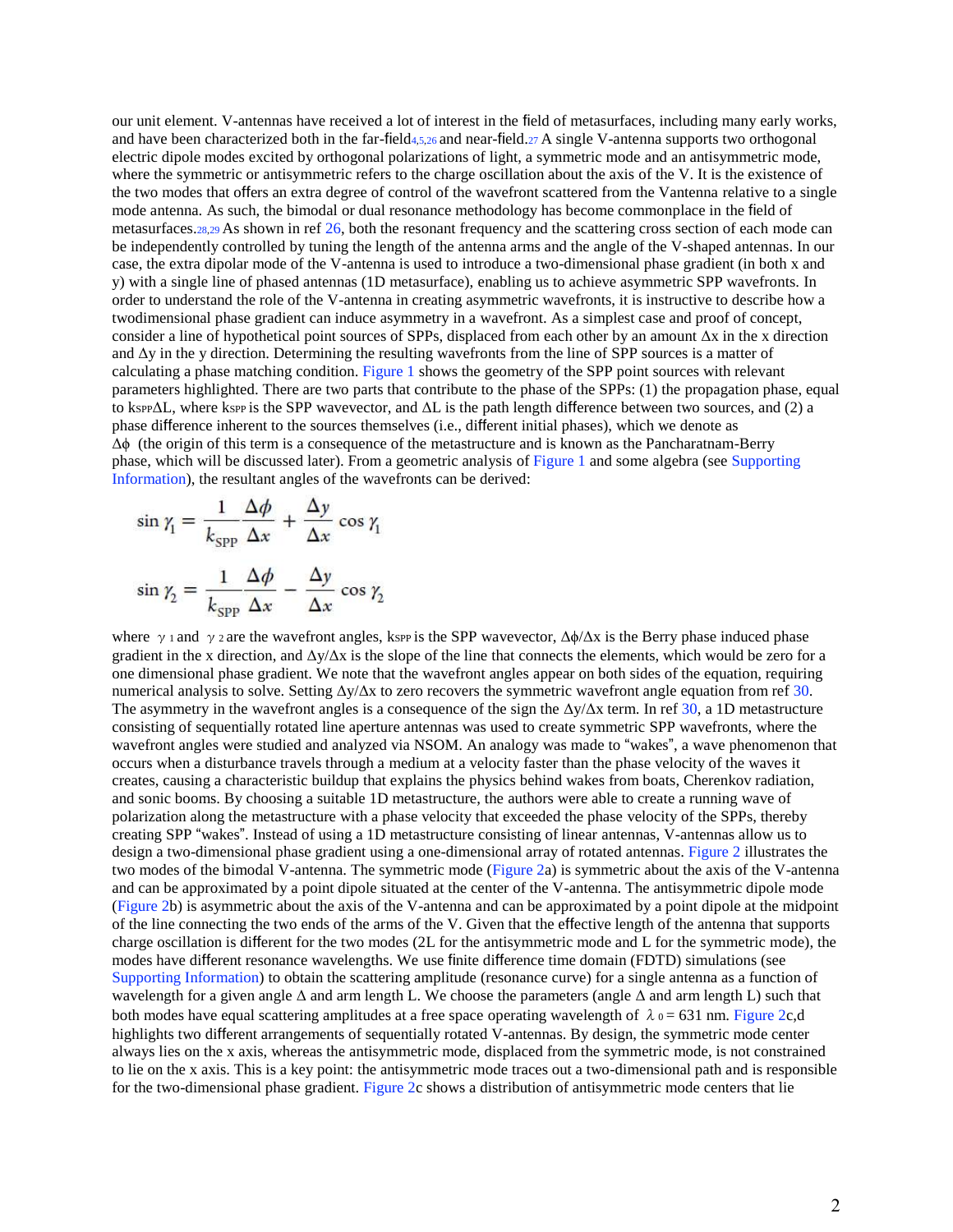only below the x axis, while Figure 2d shows an even distribution of the antisymmetric mode about the x axis. We note that according to FDTD, there is a small scattering amplitude due to the quadrupole mode associated with the asymmetric charge oscillation (as in Figure 2b). We incorporate this into the antisymmetric mode as an effective dephasing of the mode, relative to the symmetric mode. The symmetric mode and antisymmetric mode will be displaced spatially by an amount  $L/2 \cos(\Delta/2)$ . To account for the dephasing due to the quadrupole mode, we simply let the geometric separation between the modes vary as a fitting parameter, to be deduced from the experimental data. Thus, the dephasing due to the quadrupole mode is incorporated as a propagation phase, similar to ref 22. This methodology will also effectively incorporate dephasing due to fabrication imperfections as well. The origin of the phase gradient is known as the Pancharatnam-Berry phase.31 It is a geometric phase accumulated by illuminating sequentially rotated V-antenna apertures with circularly or elliptically polarized light. The x and y components of circularly polarized light are dephased from each other, and this dephasing causes a dephasing in the excitation of the symmetric and antisymmetric modes: this explains why the modes are excited  $\pm \pi/2$  out of phase, depending on the handedness of the polarization. Furthermore, by sequentially rotating the V-antennas, each Vantenna can be dephased from the previous antenna by an amount equal to the rotation. Consider only the antisymmetric mode centers in Figure 2d. If the period of the elements is much bigger than the displacement of the antisymmetric mode from the x axis, the sinusoidal distribution can be well approximated by a line. Hence, eqs 1 and 2 will accurately describe the wavefront angles. However, the arrangement shown in Figure 2c cannot be approximated by a single line, but by two lines of equal and opposite slope (forming a triangle with the x axis). The y direction phase gradient induced by these two lines will cancel out, leaving only the phase gradient in x to describe the wavefront angles, effectively recovering the one-dimensional case. In order to understand the behavior of these bimodal antennas, we analytically simulated SPP electric field distributions of such arrangements of bimodal structures. We approximate each mode of each antenna as a point dipole, with a phase dependent on: the mode (symmetric or antisymmetric, excited  $\pi/2$  out of phase), and the rotation of the antenna (Berry phase term). Then, the fields of all the simulated dipoles are added together, employing the superposition principle to get the resultant total field. Furthermore, these fields are also added to electric field of the incident Gaussian beam transmitting through the gold, resulting in interference and allowing us to view the interference fringes of the SPPs and the incident light. This is similar to the actual experimental near-field imaging conditions. The simulation results for different cases are presented in Figure 3. Figure 3a shows the SPP electric field distribution for only the symmetric mode, which lies solely on the x axis. This configuration only has a one-dimensional phase gradient, and thus has symmetric wavefronts with angles given by eq 1 or 2 with  $\Delta y$  set to 0. Figure 3c shows only the antisymmetric mode (to isolate the effect of the 2D phase gradient), with a rotation arrangement shown by Figure 2d. As can be seen, this arrangement introduces asymmetry into the wavefront angles given by eq 1 and 2. However, if the one-sided arrangement of Figure 2c is used for the antisymmetric mode, as can be seen in Figure 3b, little to no asymmetry in the wavefront angles is recovered because the phase gradient in the y direction cancels out. In this case, a focusing effect is seen in the wavefronts below the structure, which is due to the dipoles tracing out a curve. Flipping the handedness of the incident light polarization does not change the side of focusing because this feature only results from the symmetric and antisymmetric dipole positions.

To perform experiments, we first e-beam evaporated 50  $\mu$  m of gold onto a polished silicon substrate, 1  $\mu$  m thick. We then template strip the gold from the silicon wafer, 32 using UV curable epoxy (Norland Optics 61) and a glass slide. This is done to reduce the surface roughness of the gold and increase the SPP propagation lengths. Next, we take the gold on glass and use focused ion beam (FIB, Zeiss NVision) to mill the Vantenna apertures into the gold film, with a beam current of 10 pA, with the resulting metastructure shown in the scanning electron micrograph of Figure 4a. Next, we mount our sample into a near-field scanning optical microscopy setup. Laser light at 632 nm is incident on the sample from below (transmitting through the glass and gold), and an NSOM tip scans the top surface containing the metastructure. The NSOM tip is comprised of an atomic force microscopy tuning fork operating in

tapping mode with a tapered optical fiber with a diameter of ∼150 nm attached. In principle, collecting signal from the nearfield allows for subdiffraction limit imaging, but this is not necessary for our experiment. While scanning the surface in tapping mode, the NSOM tip scatters the SPPs and transmitted laser light into a propagating mode in an optical fiber, which is sent to a single photon avalanche photodiode to record the signal. Figures 4 and 5 present near-field scanning optical microscopy data for the focusing 2D gradient (Figure 2c) and the asymmetric wavefronts

2D gradient (Figure 2d), respectively. Figure 4b−d shows the behavior of the structure under different polarizations of the illuminating light. In Figure 4c, the 2D focusing effect is most noticeable because there is no phase gradient accumulated along the structure under linearly polarized light, isolating the geometrical effect of the dipole displacements. We find a focal distance from the data:  $f = 2.5 \pm 0.6 \mu$  m, in reasonable agreement with the theoretical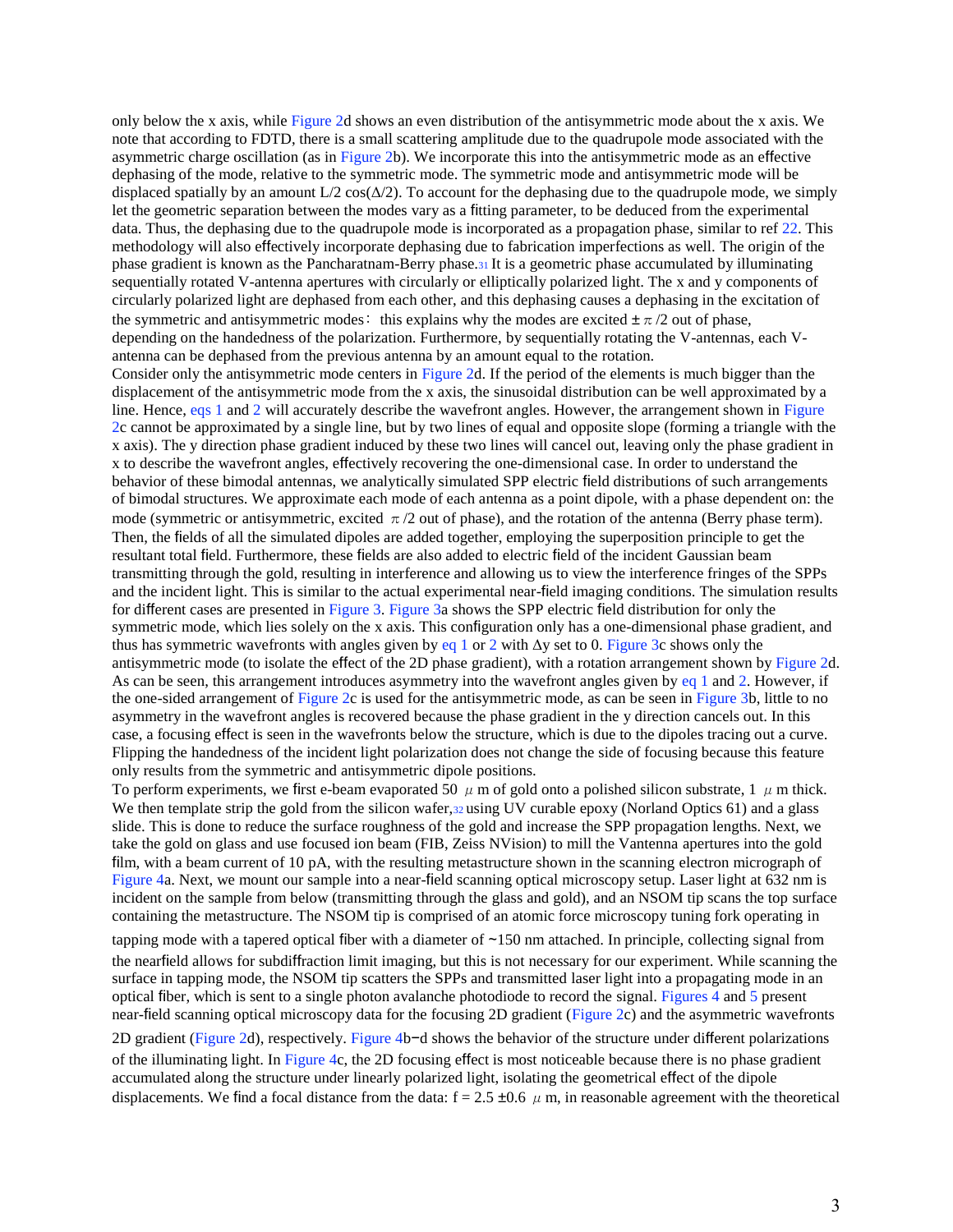value of 2.0  $\mu$  m (see Supporting Information). The large uncertainty is due to interference  $\cdot$  experimental fringes are spaced by  $\lambda$  spp; the focal distance cannot be known more accurately than  $\lambda$  spp. Figure 5 shows NSOM data from an array of V antennas with a higher scattering cross section for the antisymmetric mode, allowing us to highlight the asymmetric wavefront angles effect. As mentioned earlier, it is beyond the scope of this paper to know the exact effect of fabrication imperfections on the individual V-antenna size (i.e., the ion beam mills wider arms, etc.) and the effect of the antisymmetric quadrupolar mode on the dephasing between the modes. Thus, we estimate from our data that the dephasing between the modes translates to an effective modal separation of  $\lambda$  spp/6.8, that is, the positions of the blue and red dots in Figure 2a,b are effectively separated by  $\lambda$  spp/6.8 due to dephasing effects. In this paper, we have studied and shown the effects of using a bimodal unit element in a metastructure, which can be used to induce various anisotropies, namely, focusing or anisotropic effective indices for isotropic media. We use near-field scanning optical microscopy to experimentally measure and verify the induced anisotropies. We demonstrate that this extra mode and 2D phase gradient can be harnessed to create and control asymmetric surface plasmon wavefronts. As another example of the possible anisotropies, we demonstrate asymmetric focusing/defocusing on either side of such a metastructure. We anticipate this work being used to design more complex and innovative metasurfaces, where the extra control of manipulating a second mode in the unit element can be used for more exotic wavefront control.



#### **AUTHOR INFORMATION**

Corresponding Author \*E-mail: dwintz@seas.harvard.edu. ORCID Daniel Wintz: 0000-0001-9948-1948

#### Funding

The authors acknowledge support from the Air Force Office of Scientific Research under Grant FA9550-14-0389 (MURI). P.G. is supported by the European Research Council (ERC) under the European Union's Horizon 2020 research and innovation program (Grant Agreement FLATLIGHT No.639109). **Notes** 

The authors declare no competing financial interest.

### **ACKNOWLEDGMENTS**

The authors acknowledge the Harvard Center for Nanoscale Systems (CNS), which is a member of the National Nanotechnology Infrastructure Network (NNIN). The authors acknowledge Nanonics Ltd. and Horcas et al.33 for support in the near-field setup and WSxM software, respectively.



### **REFERENCES**

(1) Maier, S. A. Plasmonics: Fundamentals and Applications; Springer Science and Business Media: New York City, 2007. (2) Novotny, L.; Hecht, B. Principles of Nano-Optics; Cambridge University Press: New York, 2012. (3) Keilmann, F.; Hillenbrand, R. Near-field microscopy by elastic

light scattering from a tip. Philos. Trans. R. Soc., A 2004, 362, 787−805.

(4) Yu, N.; Genevet, P.; Kats, M. A.; Aieta, F.; Tetienne, J. P.; Capasso, F.; Gaburro, Z. Light propagation with phase discontinuities: generalized laws of reflection and refraction. Science 2011, 334, 333−

337. (5) Ni, X.; Emani, N. K.; Kildishev, A. V.; Boltasseva, A.; Shalaev, V. M. Broadband light bending with plasmonic nanoantennas. Science 2012, 335, 427−427.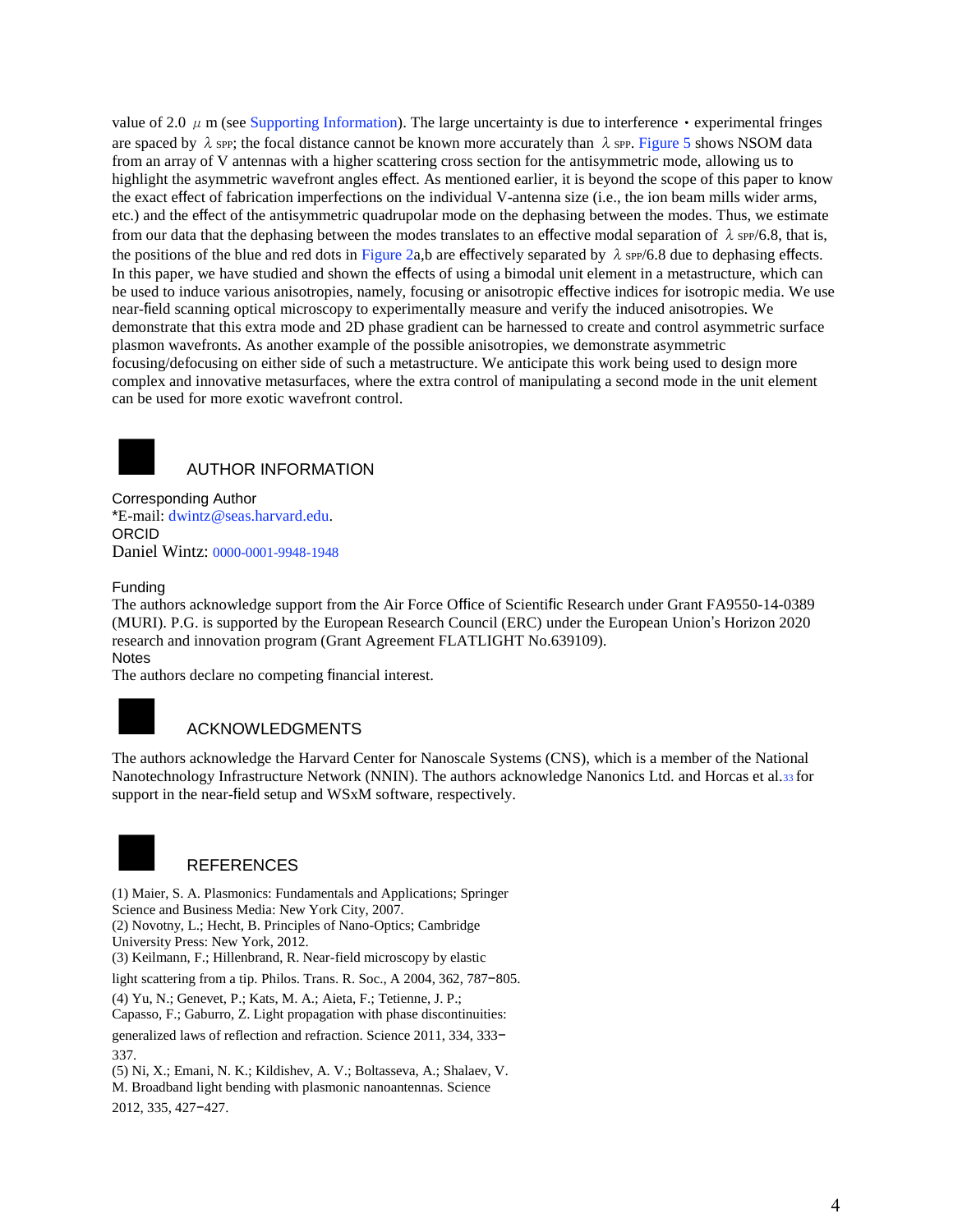(6) Yu, N.; Capasso, F. Flat optics with designer metasurfaces. Nat. Mater. 2014, 13, 139-150.

(7) Aieta, F.; Genevet, P.; Kats, M. A.; Yu, N.; Blanchard, R.; Gaburro, Z.; Capasso, F. Aberration -free ultrathin flat lenses and axicons at telecom wavelengths based on plasmonic metasurfaces.

Nano Lett. 2012, 12, 4932-4936.

(8) Khorasaninejad, M.; Aieta, F.; Kanhaiya, P.; Kats, M. A.; Genevet, P.; Rousso, D.; Capasso, F. Achromatic metasurface lens at

telecommunication wavelengths. Nano Lett. 2015, 15, 5358 −5362.

(9) Ni, X.; Kildishev, A. V.; Shalaev, V. M. Metasurface holograms for visible light. Nat. Commun. 2013, 4, 2807.

(10) Zheng, G.; Mühlenbernd, H.; Kenney, M.; Li, G.; Zentgraf, T.;

Zhang, S. Metasurface holograms reaching 80% efficiency. Nat.

Nanotechnol. 2015, 10, 308-312.

(11) Huang, L.; Chen, X.; Mühlenbernd, H.; Zhang, H.; Chen, S.; Bai, B.; Tan, Q.; Jin, G.; Cheah, K. W.; Qiu, C. W.; Li, J. Threedimensional optical holography using a plasmonic metasurface. Nat. Commun. 2013, 4, 2808.

(12) Genevet, P.; Capasso, F. Holographic optical metasurfaces: a review of current progress. Rep. Prog. Phys. 2015, 78, 024401. (13) Lin, D.; Fan, P.; Hasman, E.; Brongersma, M. L. Dielectric

gradient metasurface optical elements. Science 2014, 345, 298-302.

(14) High, A. A.; Devlin, R. C.; Dibos, A.; Polking, M.; Wild, D. S.; Perczel, J.; de Leon, N. P.; Lukin, M. D.; Park, H. Visible -frequency

hyperbolic metasurface. Nature 2015, 522, 192 −196.

(15) Aieta, F.; Kats, M. A.; Genevet, P.; Capasso, F. Multiwavelength achromatic metasurfaces by dispersive phase compensation. Science

2015, 347, 1342 −1345.

(16) Tanemura, T.; Balram, K. C.; Ly -Gagnon, D. S.; Wahl, P.; White, J. S.; Brongersma, M. L.; Miller, D. A. Multiple-wavelength focusing of surface plasmons with a nonperiodic nanoslit coupler.

Nano Lett. 2011, 11, 2693-2698.

(17) Chen, Y. G.; Yang, F. Y.; Liu, J.; Li, Z. Y. Broadband focusing and demultiplexing of surface plasmon polaritons on metal surface by

holographic groove patterns. Opt. Express 2014, 22, 14727 −14737.

(18) Wintz, D.; Genevet, P.; Ambrosio, A.; Woolf, A.; Capasso, F. Holographic metalens for switchable focusing of surface plasmons. Nano Lett. 2015, 15, 3585-3589.

(19) Lee, S. Y.; Kim, K.; Kim, S. J.; Park, H.; Kim, K. Y.; Lee, B. Plasmonic meta -slit: shaping and controlling near -field focus. Optica 2015, 2, 6 −13.

(20) Lin, J.; Mueller, J. B.; Wang, Q.; Yuan, G.; Antoniou, N.; Yuan, X. C.; Capasso, F. Polarization -controlled tunable directional coupling

of surface plasmon polaritons. Science 2013, 340, 331 −334.

(21) Lee, S. Y.; Lee, I. M.; Park, J.; Oh, S.; Lee, W.; Kim, K. Y.; Lee, B. Role of magnetic induction currents in nanoslit excitation of surface plasmon polaritons. Phys. Rev. Lett. 2012, 108, 213907.

(22) Vercruysse, D.; Sonnefraud, Y.; Verellen, N.; Fuchs, F. B.; Di Martino, G.; Lagae, L.; Moshchalkov, V. V.; Maier, S. A.; Van Dorpe,

P. Unidirectional side scattering of light by a single -element

nanoantenna. Nano Lett. 2013, 13, 3843 −3849.

(23) Ozaki, M.; Kato, J. I.; Kawata, S. Surface -plasmon holography

with white-light illumination. Science 2011, 332, 218-220.

(24) Dolev, I.; Epstein, I.; Arie, A. Surface -plasmon holographic beam shaping. Phys. Rev. Lett. 2012, 109, 203903.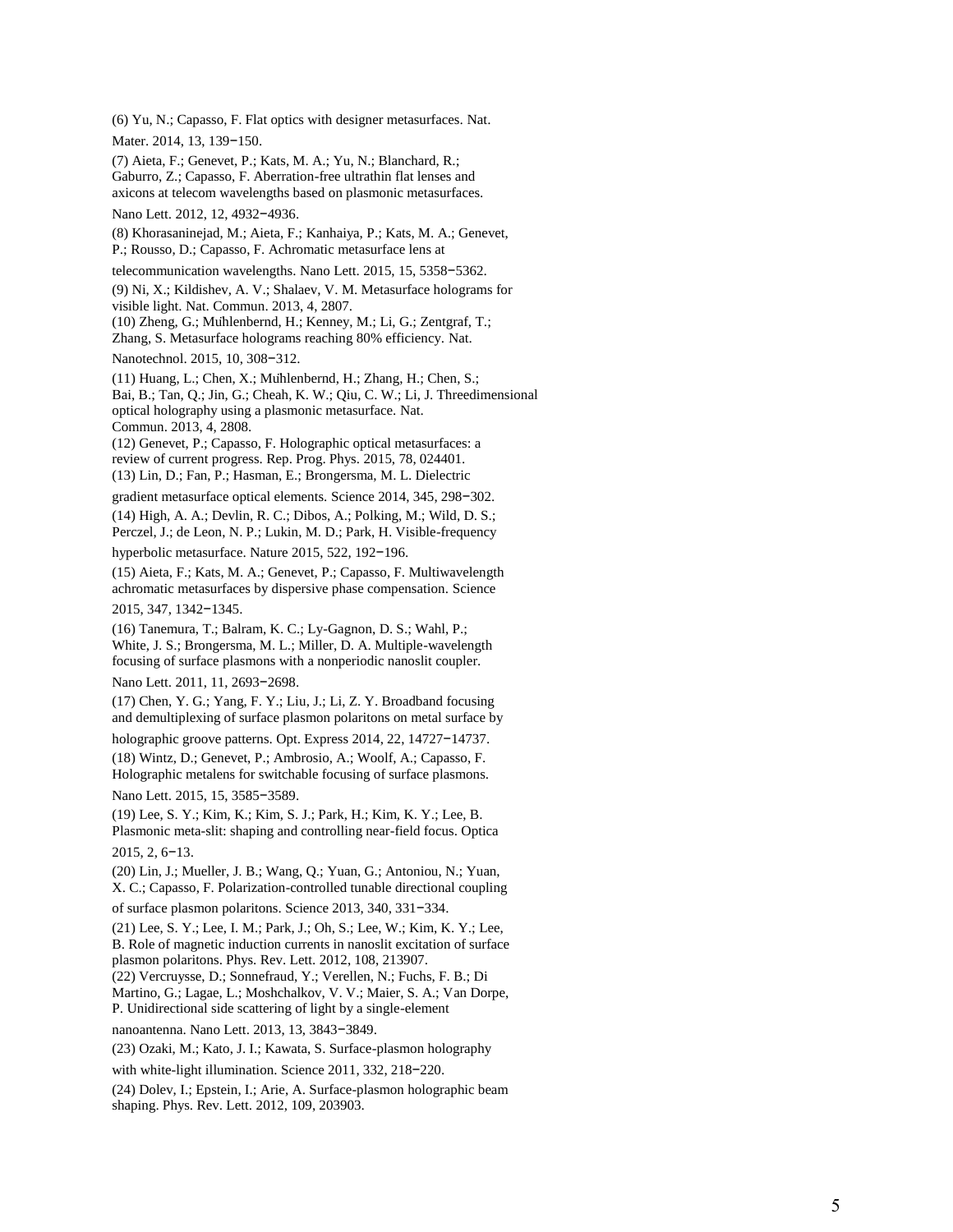(25) Lin, J.; Genevet, P.; Kats, M. A.; Antoniou, N.; Capasso, F. Nanostructured holograms for broadband manipulation of vector

beams. Nano Lett. 2013, 13, 4269−4274.

(26) Kats, M. A.; Genevet, P.; Aoust, G.; Yu, N.; Blanchard, R.; Aieta, F.; Gaburro, Z.; Capasso, F. Giant birefringence in optical antenna arrays with widely tailorable optical anisotropy. Proc. Natl. Acad. Sci. U.

S. A. 2012, 109, 12364−12368.

(27) Bohn, B. J.; Schnell, M.; Kats, M. A.; Aieta, F.; Hillenbrand, R.; Capasso, F. Near-field imaging of phased array metasurfaces. Nano

Lett. 2015, 15, 3851−3858.

(28) Yu, Y. F.; Zhu, A. Y.; Paniagua-Domínguez, R.; Fu, Y. H.; Luk'yanchuk, B.; Kuznetsov, A. I. High-transmission dielectric metasurface with  $2\pi$  phase control at visible wavelengths. Laser &

Photonics Reviews 2015, 9, 412−418.

(29) Huang, K.; Dong, Z.; Mei, S.; Zhang, L.; Liu, Y.; Liu, H.; Zhu, H.; Teng, J.; Luk'yanchuk, B.; Yang, J. K.; Qiu, C. W. Silicon multimetaholograms for the broadband visible light. Laser & Photonics

Reviews 2016, 10, 500−509.

(30) Genevet, P.; Wintz, D.; Ambrosio, A.; She, A.; Blanchard, R.; Capasso, F. Controlled steering of Cherenkov surface plasmon wakes with a one-dimensional metamaterial. Nat. Nanotechnol. 2015, 10, 804−809.

(31) Berry, M. V. Quantal phase factors accompanying adiabatic

changes. Proc. R. Soc. London, Ser. A 1984, 392, 45−57.

(32) Nagpal, P.; Lindquist, N. C.; Oh, S. H.; Norris, D. J. Ultrasmooth patterned metals for plasmonics and metamaterials.

Science 2009, 325 (5940), 594−597.

(33) Horcas, I.; Fernández, R.; Gomez-Rodriguez, J. M.; Colchero, J.; Gómez-Herrero, J.W.S.X.M.; Baro, A. M. WSXM: a software for scanning probe microscopy and a tool for nanotechnology. Rev. Sci. Instrum. 2007, 78, 013705.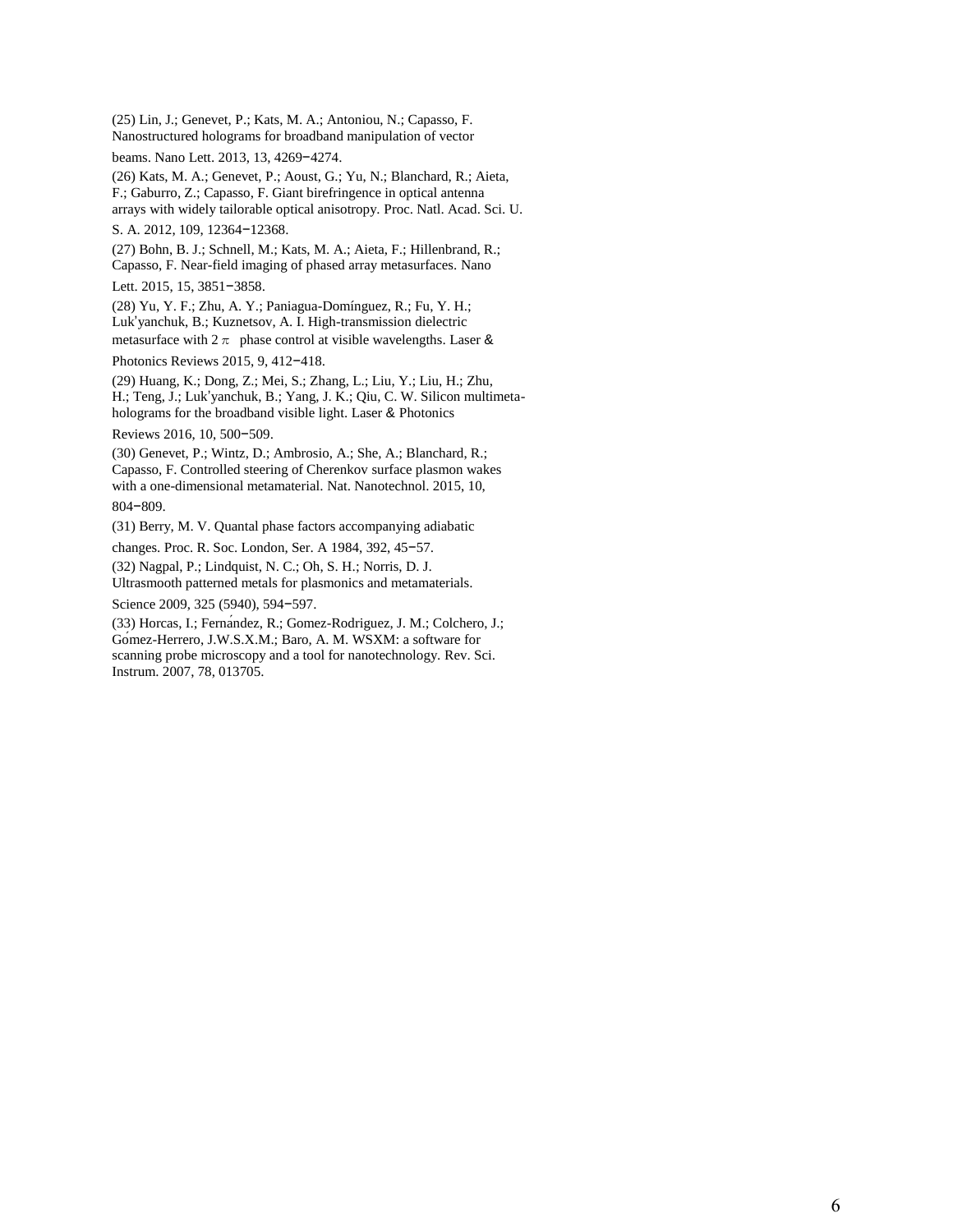

**Figure 1.** 2D phase gradient geometry. Schematic illustrating how a phase gradient in two dimensions results in the formation of wavefronts (brown lines) with different angles,  $\gamma_1$  and  $\gamma_2$ . Surface plasmon polariton (SPP) sources (represented by blue circles), are offset in two dimensions by amounts  $\Delta x$  and  $\Delta y$ . The sources have phases  $\phi_1$  and  $\phi_1 + \Delta \phi$ , respectively. Calculating the wavefront angles amounts by setting the phase accumulation for the two sources to be equal:  $k_{SPP}(L_1 + L_2) = \Delta \phi$  for  $\gamma_1$  and  $k_{SPP}(L_3) = \Delta \phi$  for  $\gamma_2$ , with results shown in Equations 1 and 2.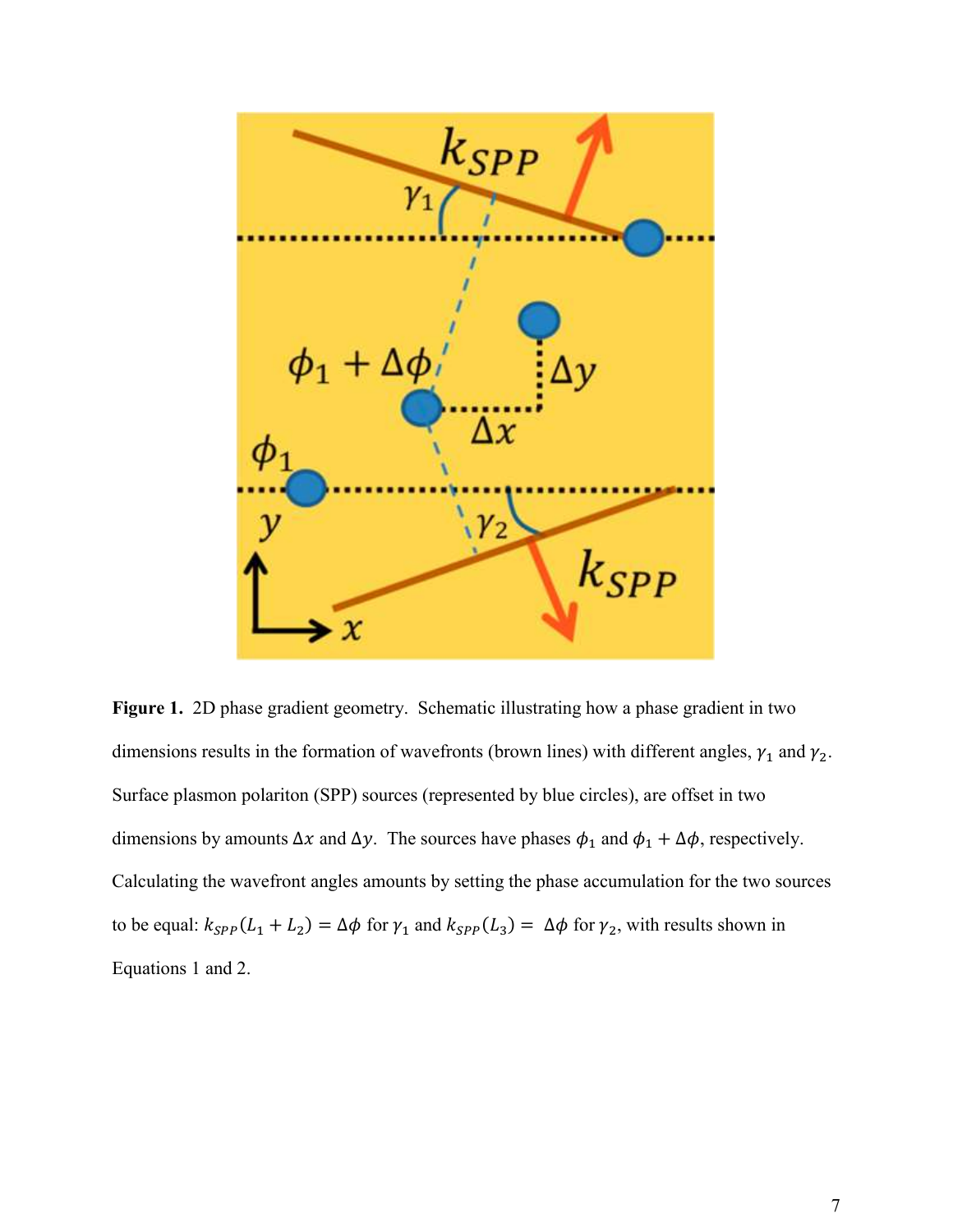

**Figure 2.** Bimodal V-antennas. (a) Symmetric mode of the V-antenna of arm length L, excited by light polarized in the direction given by the blue dashed arrow. The mode can be approximated by a single dipole, centered at the blue dot, with dipole moment given by the black arrow. (b) Same as (a), but for the antisymmetric mode, excited by light polarized in the direction of the red dashed arrow. This mode can be approximated by a single point dipole centered at the red dot, with dipole moment given by the black arrow. Note that the dipole centers of (a) and (b) are displaced from each other in space. (c) and (d) depict two different arrangements of rotated V-antennas, with the red and blue dots related to the positions of the antisymmetric and symmetric modes, respectively. The black dashed lines highlight the spatial movement of the antisymmetric mode throughout the period, denoting two different types of two-dimensional phase gradients that can be imposed, where (c) highlights an uneven distribution of the antisymmetric mode centers (with respect to the midline, denoted by the grey arrow) and (d) highlights an even distribution. The center of the symmetric mode of each Vantenna always lies on the midline.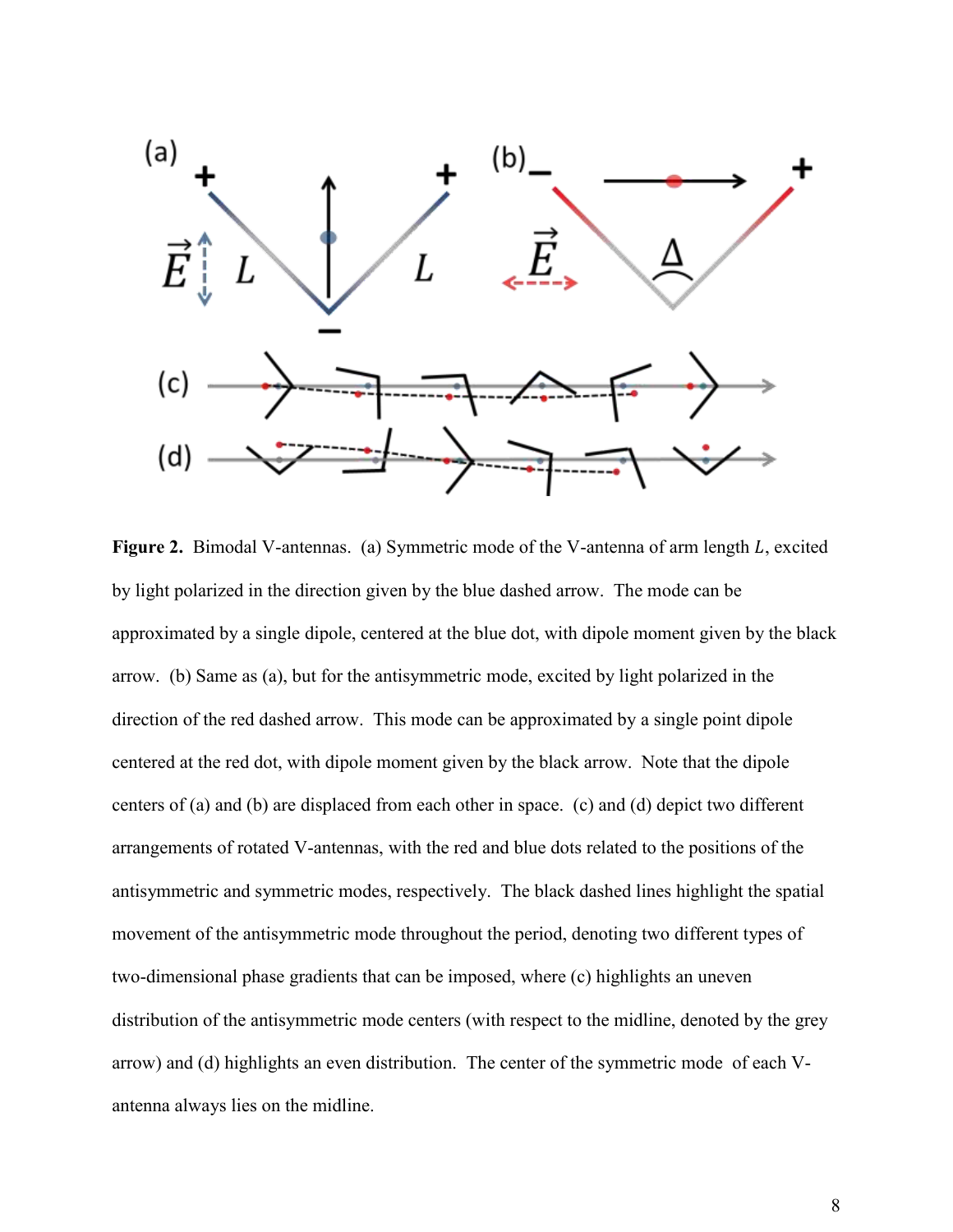

**Figure 3.** Analytical simulations. Results highlighting the different phase gradients that can be created with a phased line of V-antennas. (a) 1D phase gradient, denoted by the white dashed line, resulting in symmetric surface plasmon wavefronts, for a period of  $\Gamma = 3.0 \ \mu m$  and left circularly polarized light, where  $\gamma_1 = \gamma_2 = 5.8^\circ$ . (b) 2D phase gradient, as shown in Fig. 2c, resulting in nearly symmetric wavefronts (phase gradient in  $y$  cancels out along the period) but with a slight focusing effect on the bottom side of the metastructure due to the curvature of the gradient. (c) 2D phase gradient, as shown in Fig. 2d, which is monotonic decreasing and well-approximated by a line, giving rise to asymmetric wavefronts on either side of the array of V-nanoslits, where the wavefront angles are given by Eq. 1 and 2 as  $\gamma_{top} = 2.4^{\circ}$  and  $\gamma_{bottom} = 9.2^{\circ}$ .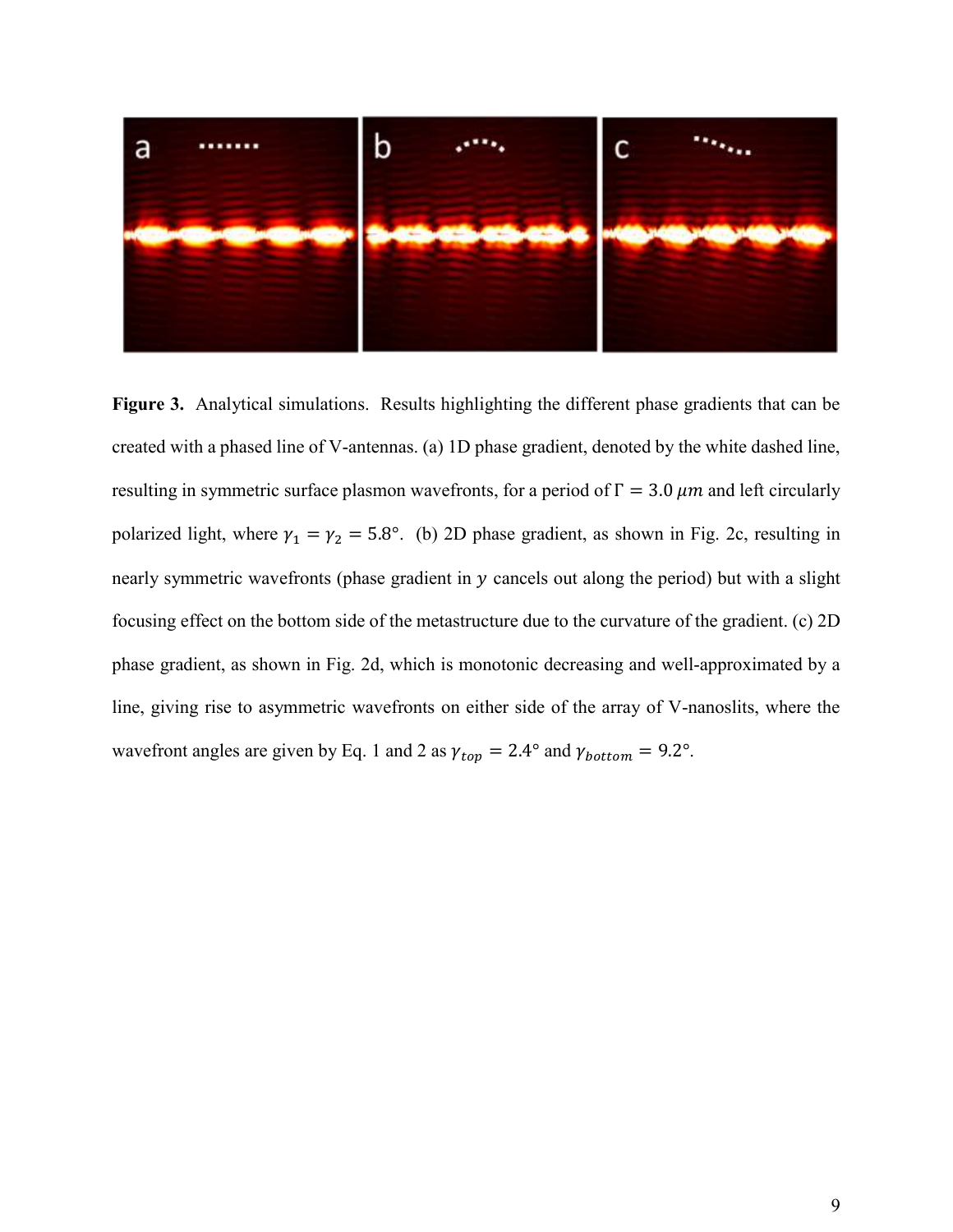

Figure 4. NSOM data for the focusing arrangement. a) Scanning electron micrograph highlighting the focusing 2D gradient. b) NSOM data for left circularly polarized light with a focusing effect visible on the left/underside of the structure and wavefront angles dictated by the Equations 1 and 2 with  $\Delta y = 0$ . c) NSOM data for linearly polarized light, which serves to further highlight the curved wavefronts due to focusing—it is more apparent for linearly polarized light because there is no phase gradient, so the geometrical effect is enhanced. d) NSOM data for right circularly polarized light. Note that the wavefront angles become equal and opposite to those in (b) because the handedness of the light has been reversed.